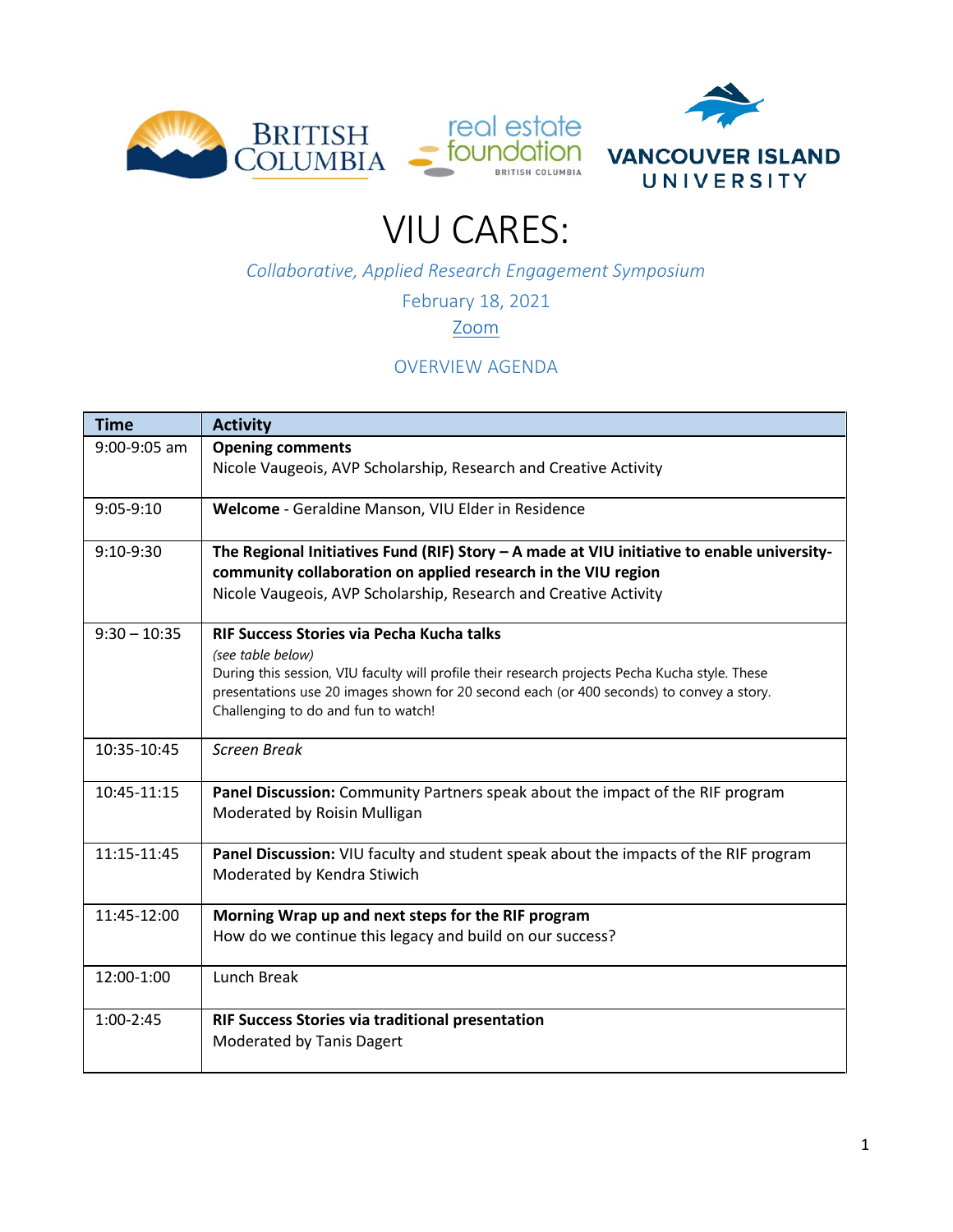## DETAILED AGENDA

| <b>REGIONAL INITIATIVES FUND IMPACTS</b><br><b>PECHA KUCHA TALKS</b><br><b>Moderated by Nicole Vaugeois and Joanne Schroeder</b> |                                               |                                               |  |  |  |
|----------------------------------------------------------------------------------------------------------------------------------|-----------------------------------------------|-----------------------------------------------|--|--|--|
| $9:30-10:35$ am                                                                                                                  |                                               |                                               |  |  |  |
| <b>Faculty</b>                                                                                                                   | <b>Title</b>                                  | <b>Community Partners</b>                     |  |  |  |
| Researcher                                                                                                                       |                                               |                                               |  |  |  |
| Sylvie                                                                                                                           | The creation of a Vital Signs report for the  | Parksville-Qualicum Community Foundation and  |  |  |  |
| Lafreniere                                                                                                                       | Mount Arrowsmith Biosphere Region             | Networks of Centers of Excellence of Canada's |  |  |  |
|                                                                                                                                  |                                               | Canadian Mountain Network                     |  |  |  |
| Jamie                                                                                                                            | Genomic diversity and relatedness in captive  | <b>Marmot Recovery Foundation</b>             |  |  |  |
| Gorrell                                                                                                                          | and wild Vancouver Island marmots             |                                               |  |  |  |
| Shannon                                                                                                                          | Establishment of First Integrated Psychedelic | Island Health, Numinus, Cedars Addiction      |  |  |  |
| Dames                                                                                                                            | Medicine Assisted Therapies (PMAT)            | <b>Treatment Facility</b>                     |  |  |  |
|                                                                                                                                  | Program in BC's Healthcare System             |                                               |  |  |  |
| Michael Lait                                                                                                                     | Creating place-based housing policy for rural | <b>Cowichan Housing Association</b>           |  |  |  |
|                                                                                                                                  | communities: An action research project in    |                                               |  |  |  |
|                                                                                                                                  | the Cowichan Valley, BC                       |                                               |  |  |  |
| Pam Shaw                                                                                                                         | The Kómoks First Nation Community Pulse       | Kómoks First Nation                           |  |  |  |
|                                                                                                                                  | 2020                                          |                                               |  |  |  |

| <b>FACULTY-STUDENT TEAM PANEL DISCUSSION</b><br><b>Moderated by Kendra Stiwich</b><br>$11:15 - 11:45$ am |                                                 |                                  |  |  |
|----------------------------------------------------------------------------------------------------------|-------------------------------------------------|----------------------------------|--|--|
| <b>Faculty</b>                                                                                           | Project                                         | <b>Student Name</b>              |  |  |
| Researcher                                                                                               |                                                 |                                  |  |  |
| Chris Gill                                                                                               | HarmCheck: Opioid Harm Reduction Drug Testing   | Scott Borden                     |  |  |
|                                                                                                          | by Paper Spray Mass Spectrometry (PS-MS)        |                                  |  |  |
| Matt Bowes                                                                                               | Barriers and Benefits to BioDiesel use in       | Caleb McIntyre and Jordan Linker |  |  |
|                                                                                                          | Commercial, Industrial, and Government Vehicle  |                                  |  |  |
|                                                                                                          | Fleets in the Regional District of Nanaimo      |                                  |  |  |
|                                                                                                          |                                                 |                                  |  |  |
| Shannon                                                                                                  | Establishment of First Integrated Psychedelic   | Robyn Bartle                     |  |  |
| Dames                                                                                                    | Medicine Assisted Therapies (PMAT) Program in   |                                  |  |  |
|                                                                                                          | BC's Healthcare System                          |                                  |  |  |
| Pam Shaw                                                                                                 | The Port Alberni Uptown Revitalization Strategy | Andrew Stewart-Jones and Mikaila |  |  |
|                                                                                                          |                                                 | Montgomery                       |  |  |